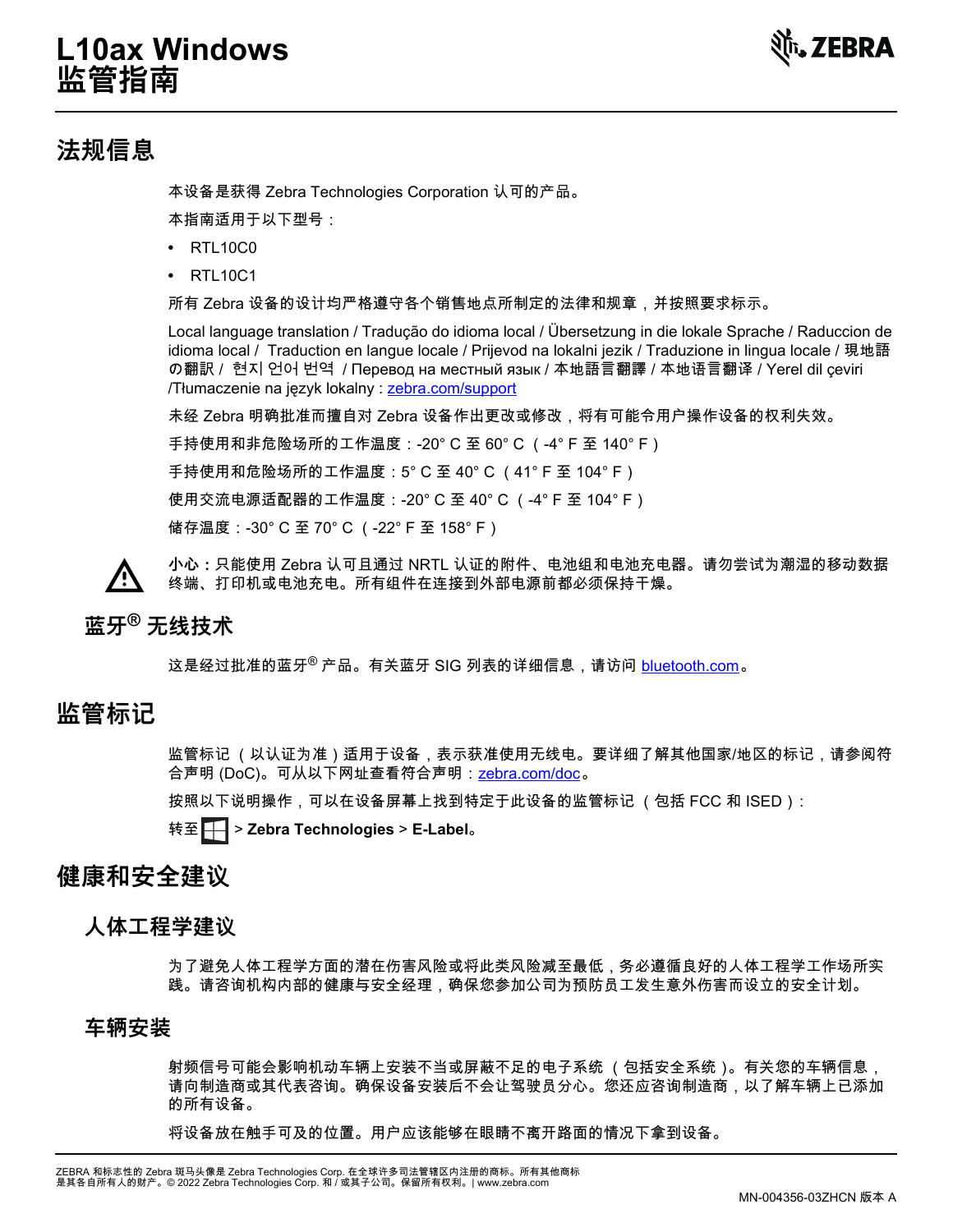**重要说明:**在安装或使用之前,请查看有关分心驾驶的国家/地区和地方法律。

#### **道路安全**

全神贯注地驾驶。遵守您驾驶所经地区有关使用无线设备的法律和法规。 无线行业提醒您,驾车使用设备/手机时请注意安全。

#### **受限使用位置**

切记遵守限制,并遵守有关在受限使用位置使用电子设备的所有标志和说明。

#### **医院和飞机上的安全**

**注意:**无线设备会发射可能会影响医疗电气设备和飞机操作的射频能量。如果在医院、诊所、医疗保健机 构或飞机上被工作人员要求关闭无线设备,请遵照执行。此类要求旨在防止对敏感设备造成潜在干扰。

#### **医疗设备**

建议无线设备与心脏起搏器、除颤器或其他植入式设备等医疗设备之间保持至少 20 厘米 (8 英寸)的距 离,避免对医疗设备造成潜在干扰。起搏器使用者应将设备置于另一侧,或在怀疑有干扰时将设备关闭。 请咨询医师或医疗设备制造商,以确定无线产品的运行是否可能会干扰医疗设备。

#### **射频暴露指导原则**

# **安全信息**

#### **减少射频暴露 - 正确使用**

仅按随附的说明操作设备。

本设备符合关于人体暴露于电磁场的国际公认标准。有关人体暴露于电磁场的国际公认标准的信息,请参 阅 Zebra 符合声明 (DoC)[:zebra.com/doc](http://www.zebra.com/doc) 。

仅限使用经过 Zebra 测试和批准的耳机、皮带夹、皮套和类似附件以确保射频暴露合规性。如果适用,请 按照附件指南中的详细说明进行操作。

使用第三方皮带夹、皮套和类似附件可能会违反射频暴露合规性要求,应当避免这种情况发生。

有关无线设备的射频能量安全性的详细信息,请参阅射频暴露和评估标准部分:[zebra.com/responsibility](https://www.zebra.com/responsibility)。

#### **手持式或体佩式设备**

为满足射频暴露要求,在操作本设备时,设备与用户身体和附近人员之间至少必须间隔 0 厘米或以上。

### **LED 设备**

按照 IEC 62471:2006 和 EN 62471:2008 的规定,属于"豁免风险组"。 脉冲持续时间: 10 ms 或 CW (RTL10C0, RTL10C1 与 SE4107)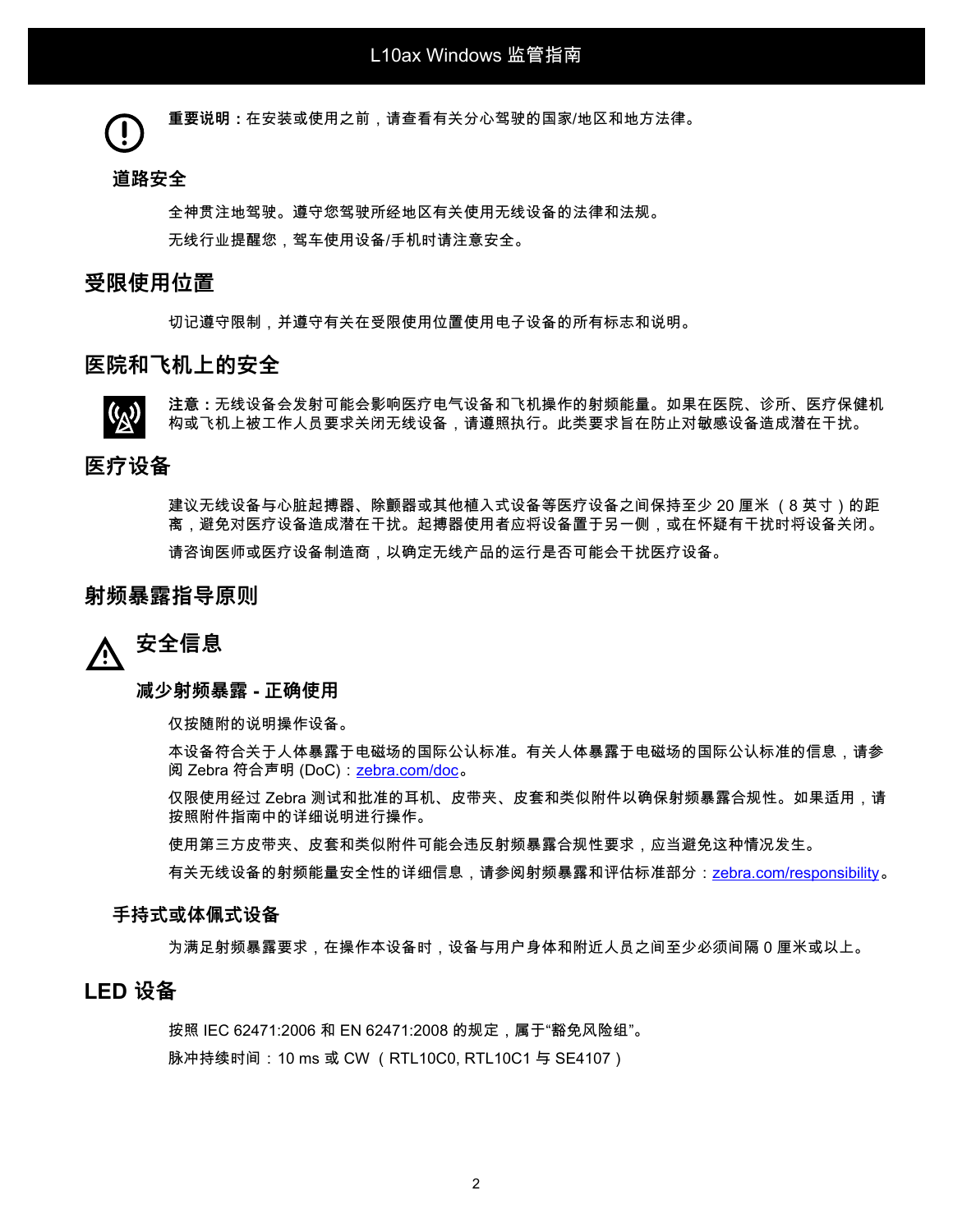### **电源**



**触电警告**:请仅使用 Zebra 认可的、具有适当电气额定值、取得认证的 ITE [LPS] 电源。使用其他电源将 使对此设备的任何授权作废,并且可能带来危害。

#### **电池和电源组**

此信息适用于 Zebra 认可的电池和包含电池的电源组。

#### **电池信息**

**小心**:如果换用错误类型的电池,则存在爆炸的风险。请按说明处理电池。

仅限使用经 Zebra 批准的电池。 经批准可将带电池充电功能的配件用于以下电池型号:

- **•** 型号 XLBM1 (7.6 VDC、4770 mAh)
- **•** 型号 XLBE1 (7.6 VDC、13000 mAh)

Zebra 认可的可充电电池组的设计和结构均达到行业最高标准。

但是,需要更换前,电池的使用寿命和保存期限受到多种条件的制约。电池组的实际使用寿命受多种因素 影响,例如高温、寒冷、恶劣的环境条件及严重掉落。

如果电池的存放时间超过六个月,则电池的整体性能可能发生不可逆转的退化。将电池从设备中取出,在 电池半满电量状态下保存在阴凉干燥处,以防止电量损失、金属部件生锈和电解质外渗。如果电池要存放 一年或一年以上,则应至少每年查看一次电池电量并将电池充至半满电量。

电池的运行时间大幅减少时需要更换电池。

**•** 无论电池是另外选配,还是作为主机设备的部件随整机购买,所有 Zebra 电池的标准质量担保期限均为 一年。有关 Zebra 电池的详细信息,请访问:<u>zebra.com/batterydocumentation</u> 并选择 Battery Best Practices (电池最佳实践)链接。

#### **电池安全指南**

**重要说明** – 安全说明 – 请保存这些说明

**警告 –** 使用本产品时,务必遵循基本安全预防措施,包括以下事项:

设备充电区域不应存在碎屑、可燃物或化学品。设备在非商业环境中充电时应格外小心。

- **•** 使用本产品之前,请阅读所有说明。
- **•** 请遵守用户指南中有关电池使用、存放和充电的指导原则。
- **•** 电池使用不当可能会导致火灾、爆炸或其他危险。
- **•** 为移动设备的电池充电时,电池和充电器的温度必须介于 0°C 和 +40°C (+32°F 和 +104°F)之间。
- **•** 不要使用不兼容的电池和充电器。使用不兼容的电池或充电器可能会导致火灾、爆炸、漏液或其他危 险。如果对电池或充电器的兼容性有任何疑问,请与 Zebra 技术支持联系。
- **•** 不要拆解或打开、挤压、弯折或扭曲、扎破或撕扯。损坏或改装的电池可能会表现出不可预知的行为, 导致火灾、爆炸或受伤风险。
- **•** 使任何使用电池的设备掉落到坚硬表面所带来的大力撞击可导致电池过热。
- **•** 不要使电池短路,或让金属或导电物体接触电池端子。
- **•** 不要改装、拆解或再制造电池、尝试将异物插入电池中、让电池浸入或接触水、雨、雪或其他液体,也 不要让电池接触火、爆炸物或其他危险品。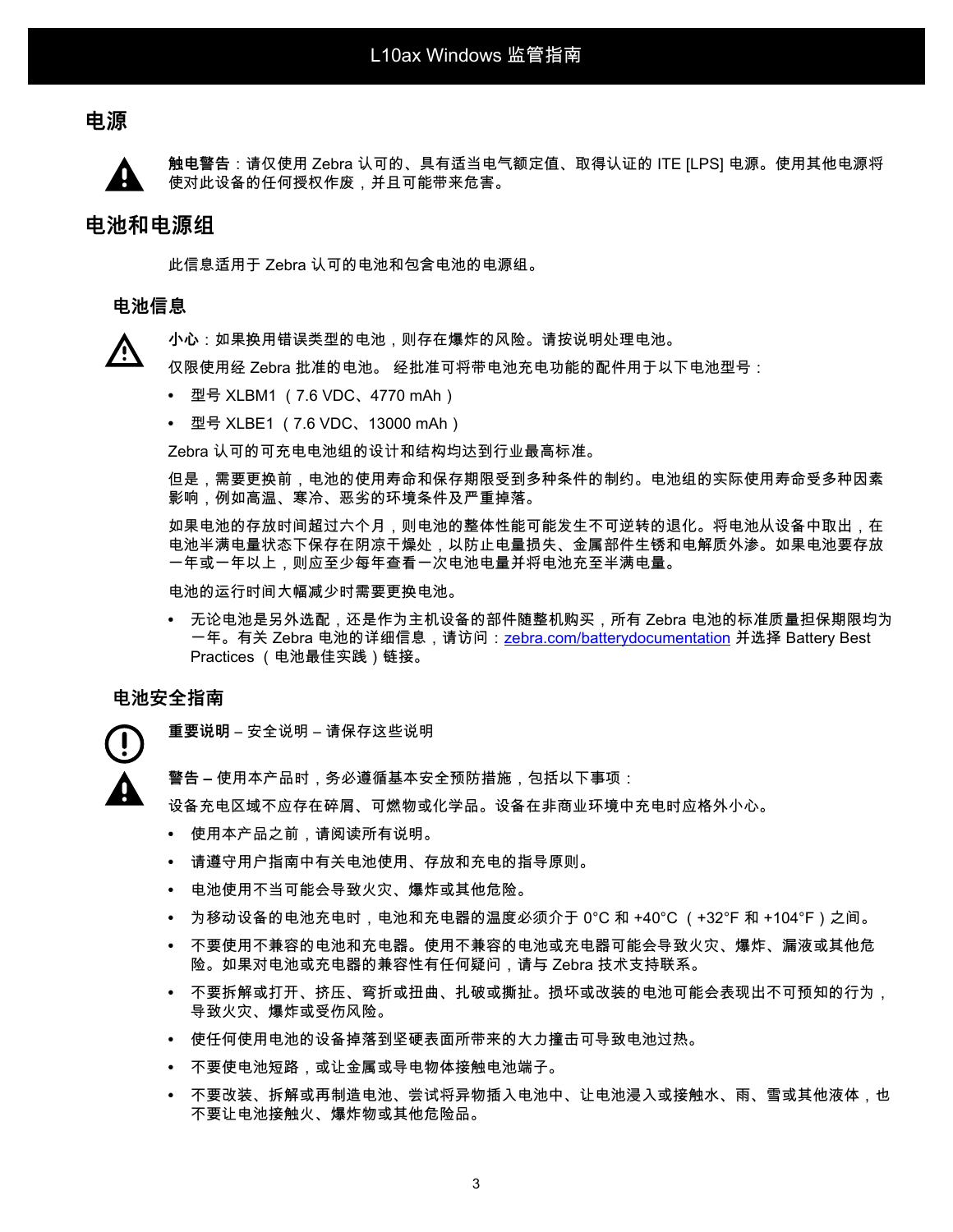- **•** 不要将设备放置或存放在可能非常热的区域之中或附近,如停靠的车辆中、暖气片或其他热源附近。不 要将电池放入微波炉或干燥机中。
- **•** 为降低受伤风险,在儿童附近使用时需要密切监督。
- **•** 请按当地法规尽快处置使用过的可充电电池。
- **•** 不要将电池丢入火中。暴露于超过 100°C (212°F) 的温度可能会导致爆炸。
- **•** 如果不慎将电池吞下,请立即就医。
- **•** 如果电池漏液,千万不要让液体沾到皮肤或眼睛。如果已经沾到,请用大量清水清洗受影响部位并就 医。
- **•** 如果怀疑设备或电池已损坏,请联系 Zebra 支持中心安排检查。

## **标记和欧洲经济区 (EEA)**

#### **符合声明**

Zebra 特此声明,本无线电设备符合 2014/53/EU 和 2011/65/EU 指令要求。

EEA 国家/地区内的任何无线电操作限制均在欧盟符合声明的附录 A 中确定。欧盟符合声明的全文见: [zebra.com/doc](http://www.zebra.com/doc) 。

EU Importer : Zebra Technologies B.V

Address: Mercurius 12, 8448 GX Heerenveen, Netherlands

#### **废弃电子电气设备指令 (WEEE)**

对于欧盟和英国的客户:对于已报废的产品,请参阅以下网址的回收/处置建议:[zebra.com/weee](https://www.zebra.com/weee)。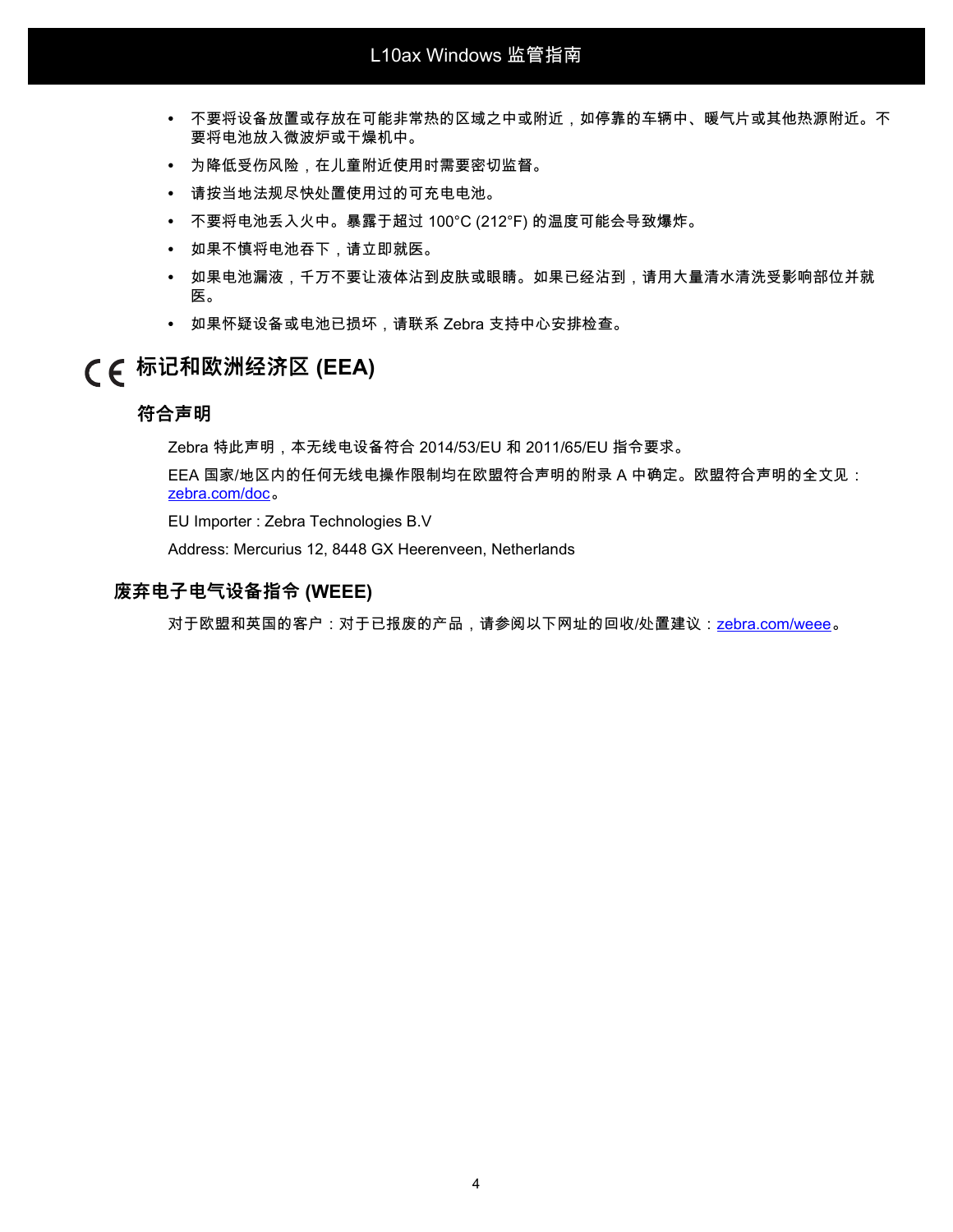## **United States and Canada Regulatory**

#### **Radio Frequency Interference Notices**

This device complies with Part 15 of the FCC Rules. Operation is subject to the following two conditions: (1) this device may not cause harmful interference, and (2) this device must accept any interference received including interference that may cause undesired operation.



**NOTE:** This equipment has been tested and found to comply with the limits for a Class B digital device, pursuant to Part 15 of the FCC rules.These limits are designed to provide reasonable protection against harmfulb interference in a residential installation. This equipment generates, uses and can radiate radio frequency energy and, if not installed and used in accordance with the instructions, may cause harmful interference to radio communications. However, there is no guarantee that interference will not occur in a particular installation. If this equipment does cause harmful interference to radio or television reception, which can be determined by turning the equipment off and on, the user is encouraged to try to correct the interference by one or more of the following measures:

- **•** Reorient or relocate the receiving antenna.
- **•** Increase the separation between the equipment and receiver.
- **•** Connect the equipment into an outlet on a circuit different from that to which the receiver is connected.
- **•** Consult the dealer or an experienced radio/TV technician for help.

#### **Radio Frequency Interference Requirements – Canada**

Innovation, Science and Economic Development Canada ICES-003 Compliance Label: CAN ICES-3 ([B])/NMB-3([B])

This device complies with Innovation, Science and Economic Development Canada's licence-exempt RSSs. Operation is subject to the following two conditions: (1) This device may not cause interference; and (2) This device must accept any interference, including interference that may cause undesired operation of the device.

L'émetteur/récepteur exempt de licence contenu dans le présent appareil est conforme aux CNR d'Innovation, Sciences et Développement économique Canada applicables aux appareils radio exempts de licence. L'exploitation est autorisée aux deux conditions suivantes : (1) l'appareil ne doit pas produire de brouillage, et (2) l'utilisateur de l'appareil doit accepter tout brouillage radio électrique subi même si le brouillage est susceptible d'en compromettre le fonctionnement.

This device is restricted to indoor use when operating in the 5150 to 5350 MHz frequency range.

Lorsqu'il fonctionne dans la plage de fréquences 5 150- 5350 MHz, cet appareil doit être utilisé exclusivement en extérieur.

#### **RF Exposure Requirements - FCC and ISED**

The FCC has granted an Equipment Authorization for this device with all reported SAR levels evaluated in compliance with the FCC RF emission guidelines. SAR information on this device is on file with the FCC and can be found under the Display Grant section of [fcc.gov/oet/ea/fccid](http://www.fcc.gov/oet/ea/fccid).

To satisfy RF exposure requirements, this device must operate with a minimum separation distance of 0 cm or more from a user's body and nearby persons.

Pour satisfaire aux exigences d'exposition aux RF, cet appareil doit fonctionner à une distance minimale de séparation de 0 cm ou plus du corps de l'utilisateur et des personnes à proximité.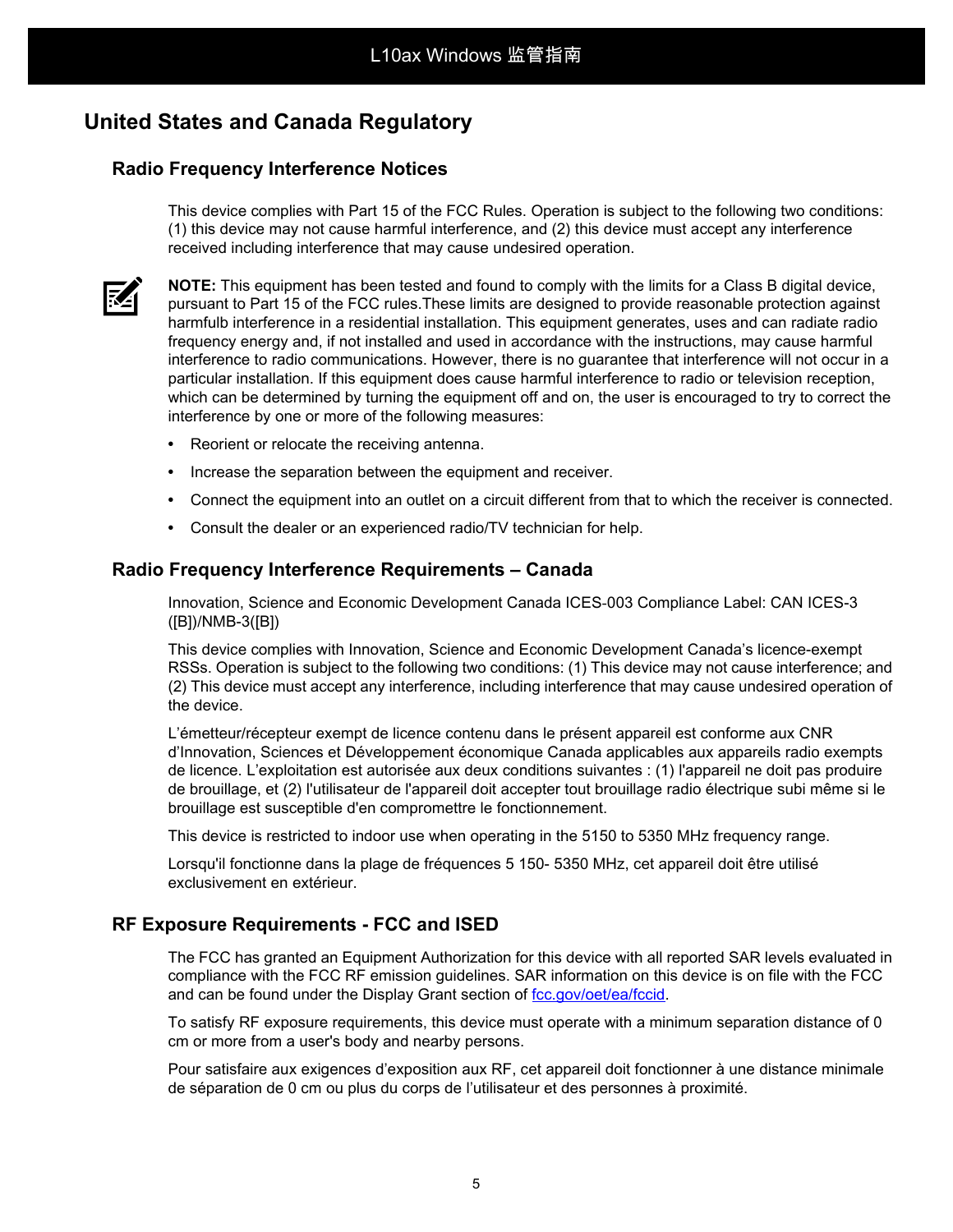#### **Hotspot Mode**

To satisfy RF exposure requirements in hotspot mode, this device must operate with a minimum separation distance of 1.0 cm or more from a user's body and nearby pesons.

Pour satisfaire aux exigences d'exposition aux RF en mode points d'accès sans fil, cet appareil doit fonctionner à une distance minimale de 1,0 cm du corps de l'utilisateur et des personnes à proximité.

#### **Remote and Standalone Antenna Configurations**

To comply with FCC/ISED RF exposure requirements, antennas that are mounted externally at remote locations or operating near users at stand-alone desktop or similar configurations must operate with a minimum separation distance of 0 cm from the user or nearby persons.

La conformité aux normes d'exposition RF établies par les organismes FCC/ISED exige une distance minimale de 0 cm entre l'antenne et l'utilisateur ou toute personne à proximité lorsque celle-ci est installée à l'extérieur ou lorsqu'elle est placée sur un bureau ou dans une configuration similaire.

#### **Co-located Statement**

To comply with FCC RF exposure compliance requirement, the antenna used for this transmitter must not be co-located (within 20 cm) or operating in conjunction with any other transmitter/antenna except those already approved in this filling.

#### **Hotspot ISED Notice**

When operating in hotspot mode, this device is restricted to indoor use when operating in the 5150 - 5350 MHz frequency range.

En mode de connexion partagée (hotspot), l'utilisation de cet appareil doit se faire exclusivement en extérieur lorsqu'il fonctionne dans la plage de fréquences 5 150 - 5 350 MHz.

The maximum antenna gain permitted for devices in the bands 5250 - 5350 MHz, 5470 - 5725 MHz and 5725 - 5850 MHz shall be such that the equipment still complies with the Effective Isotropic Radiated Power (EIRP) limit.

Le gain maximal d'antenne autorisé pour les appareils fonctionnant dans les bandes de fréquences 5 250 - 5 350 MHz, 5 470 - 5 725 MHz et 5 725 - 5 850 MHz doit être tel que l'équipement respecte toujours la limite de puissance isotrope rayonnée équivalente (PIRE).

#### **UL Listed Products with GPS**

Underwriters Laboratories Inc. (UL) has not tested the performance or reliability of the Global Positioning System (GPS) hardware, operating software, or other aspects of this product. UL has only tested for fire, shock, or casualties as outlined in UL's Standard(s) for Safety for Information Technology Equipment. UL Certification does not cover the performance or reliability of the GPS hardware and GPS operating software. UL makes no representations, warranties, or certifications whatsoever regarding the performance or reliability of any GPS related functions of this product.

### **Marquage UL des produits équipés d'un GPS**

Les tests menés par Underwriters Laboratories Inc. (UL) ne portent ni sur les performances, ni sur la fiabilité du matériel et du logiciel d'exploitation du GPS (Global Positioning System), ni sur tout autre aspect de ce produit. UL a uniquement testé la résistance au feu, aux chocs et aux sinistres, comme le définit la norme UL60950-1 relative à la sécurité des matériels de traitement de l'information. La certification UL ne couvre ni les performances, ni la fiabilité du matériel et du logiciel d'exploitation GPS. UL ne formule aucune déclaration, ni ne délivre aucune garantie ni aucun certificat concernant les performances et la fiabilité des fonctions GPS de ce produit.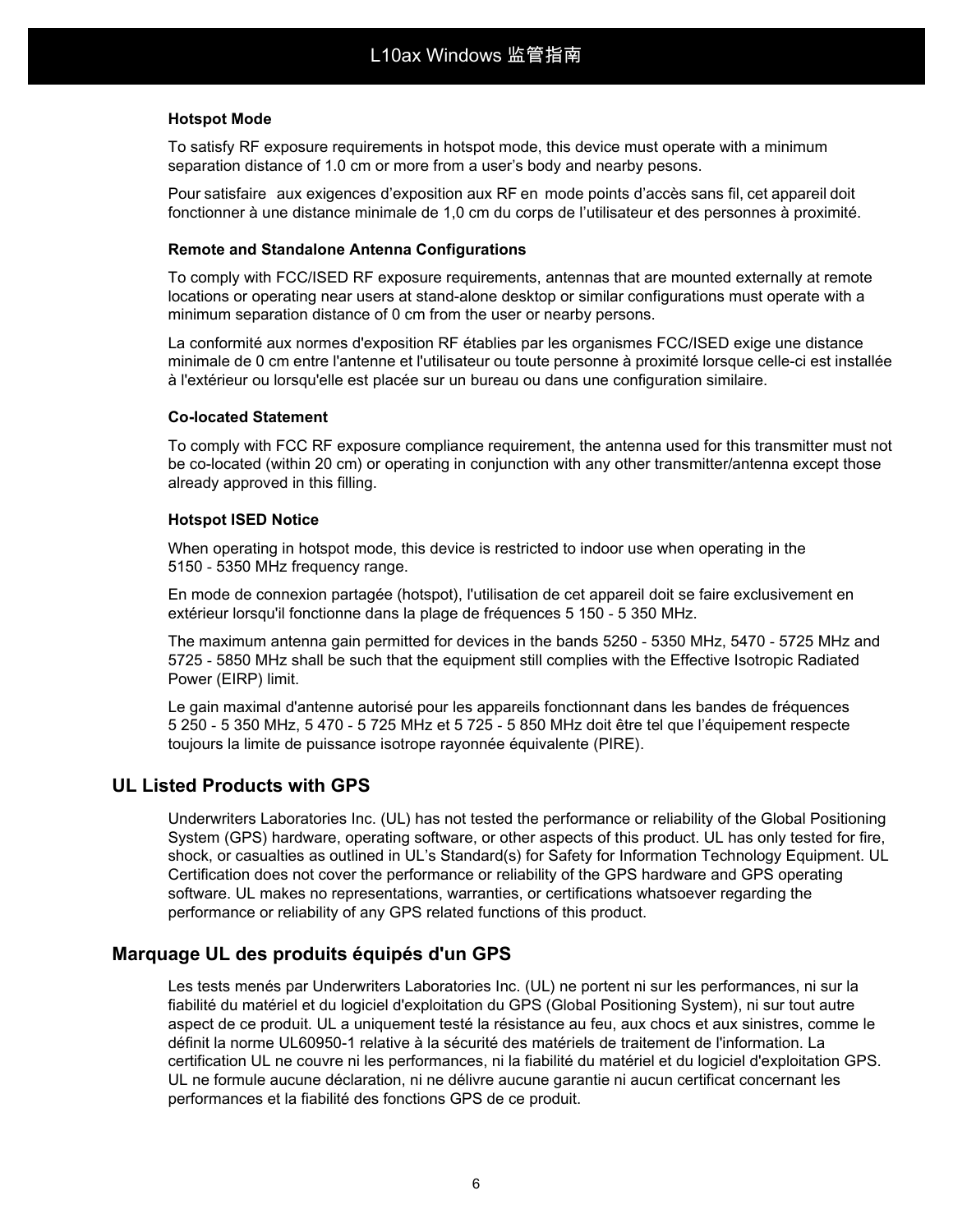#### **Hazardous Locations**

#### **Class 1 Div 2 Product Regulatory Information**

The following regulatory statements apply only to the Class 1 Div 2 products. The Class 1 Div 2 products are marked UL Listed 3JDT.

#### **Installation and Operating Instructions**

An installation manual shall be provided with each unit to direct the user on proper installation and operation of the device.

The warning and caution marking should be provided in English and French for Canadian Certification.

- **1.** SUITABLE FOR USE IN CLASS I, DIVISION 2, GROUPS A, B, C AND D HAZARDOUS LOCATIONS, OR NONHAZARDOUS LOCATIONS ONLY.
- **2.** WARNING EXPLOSION HAZARD External Connections (Audio port, USB ports, USB type-C port, HDMI port, Docking Connectors, Antenna pass-through ports and optional RS-232 port) are not to be used in a Hazardous Location.
- **3.** WARNING EXPLOSION HAZARD Tablet PC is to be only powered from the battery pack while in Hazardous Locations. Power adapter is not certified to use in Hazardous Locations and not to be used in Hazardous Locations.
- **4.** WARNING EXPLOSION HAZARD BATTERY MUST ONLY BE CHANGED/CHARGED IN AN AREA KNOWN TO BE NON-HAZARDOUS.
- **5.** WARNING EXPLOSION HAZARD. Micro SD card slot, SIM card slot, Battery Pack, DO NOT REMOVE OR REPLACE WHILE CIRCUIT IS LIVE UNLESS THE AREA IS FREE OF IGNITIBLE CONCENTRATIONS.

#### **Informations réglementaires sur les produits de classe 1, division 2**

Les déclarations réglementaires suivantes ne s'appliquent qu'aux produits de classe 1, division 2. Les produits Class 1 Div 2 sont marqués UL Listed 3JDT.

#### **Instructions d'installation et d'utilisation**

Un manuel d'installation est fourni avec chaque appareil pour aider l'utilisateur à bien l'installer et l'utiliser.

Les symboles de mise en garde et d'avertissement doivent être indiqués en anglais et en français pour être conformes à la certification canadienne.

- **1.** CONVIENT À UNE UTILISATION DANS LES EMPLACEMENTS DANGEREUX DE CLASSE I, DIVISION 2, GROUPES A, B, C ET D, OU DANS LES EMPLACEMENTS NON DANGEREUX SEULEMENT.
- **2.** AVERTISSEMENT RISQUE D'EXPLOSION les connexions externes (port audio, ports USB, port USB de type C, port HDMI, connecteurs de station d'accueil, ports d'antenne passe-système et port RS-232 facultatifs) ne doivent pas être utilisées dans un emplacement dangereux.
- **3.** AVERTISSEMENT RISQUE D'EXPLOSION la tablette électronique doit être uniquement alimentée à partir des blocs-batteries lorsqu'elle est utilisée dans un emplacement dangereux. L'adaptateur d'alimentation n'est pas certifié pour une utilisation dans les emplacements dangereux et ne doit pas être utilisé dans les emplacements dangereux.
- **4.** AVERTISSEMENT RISQUE D'EXPLOSION LA BATTERIE DOIT ÊTRE REMPLACÉE OU CHARGÉE UNIQUEMENT DANS UN ENDROIT JUGÉ NON DANGEREUX.
- **5.** AVERTISSEMENT RISQUE D'EXPLOSION. Fente pour carte Micro SD, fente pour carte SIM, bloc-batteries, NE PAS RETIRER OU REMPLACER PENDANT QUE LE CIRCUIT EST ACTIVÉ, À MOINS QUE LA ZONE NE SOIT EXEMPTE DE SOURCES INFLAMMABLES.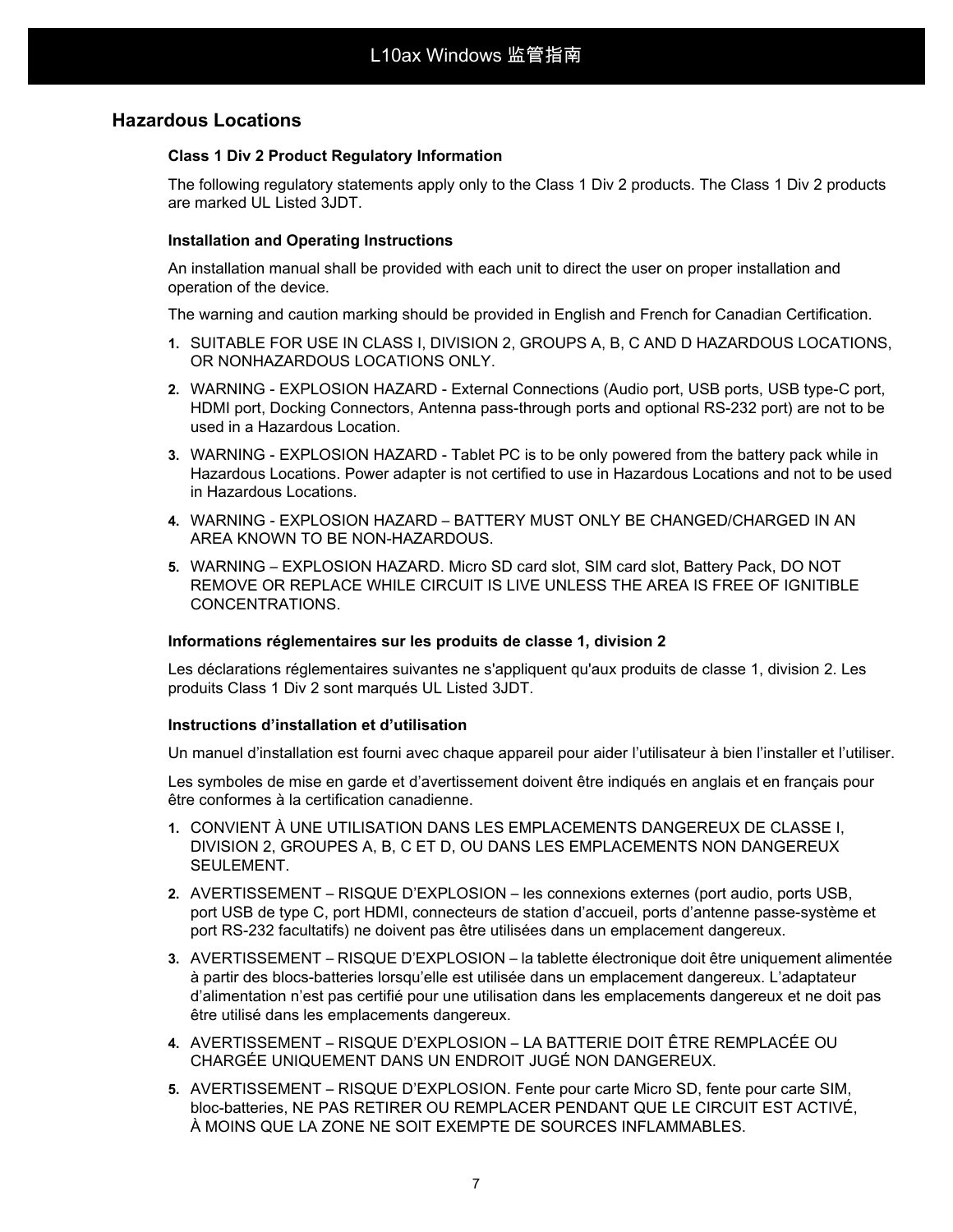## **中国**

通过访问以下网址可下载当地语言支持的产品说明书 [zebra.com/support](http://www.zebra.com/support) 确认进网标贴和证书真伪可查询网址 : [tenaa.com.cn/.](https://www.teena.com.cn/) 锂电池安全警示语 :



警告:请勿拆装,短路,撞击,挤压或者投入火中

⁄^

注意:如果电池被不正确型号替换,或出现鼓胀,会存在爆炸及其他危险

请按说明处置使用过的电池

电池浸水后严禁使用

如果配套使用外部电源适配器,请确保其已通过 CCC 认证

(一) 符合 " 微功率短距离无线电发射设备目录和技术要求 " 的具体条款和使用场景,采用的天线类型和性 能,控制、调整及开关等使用方法;

(二)不得擅自改变使用场景或使用条件、扩大发射频率范围、加大发射功率 (包括额 外加装射频功率 放大器),不得擅自更改发射天线;

(三)不得对其他合法的无线电台 (站)产生有害干扰,也不得提出免受有害干扰保护;

(四)应当承受辐射射频能量的工业、科学及医疗 (ISM)应用设备的干扰或其他合法的无线电台 (站) 干扰;

(五)如对其他合法的无线电台 (站)产生有害干扰时,应立即停止使用,并采取措施消除干扰后方可继 续使用;

(六)在航空器内和依据法律法规、国家有关规定、标准划设的射电天文台、气象雷达站、卫星地球站 (含测控、测距、接收、导航站)等军民用无线电台 (站)、机场等的电磁环境保护区域内使用微功率设 备,应当遵守电磁环境保护及相关行业主管部门的规定;

(七)禁止在以机场跑道中心点为圆心、半径 5000 米的区域内使用各类模型遥控器;

(八)有关支持的工作环境条件,请参阅本指南的最高工作温度以及电池信息和电源信息部分。

合格证

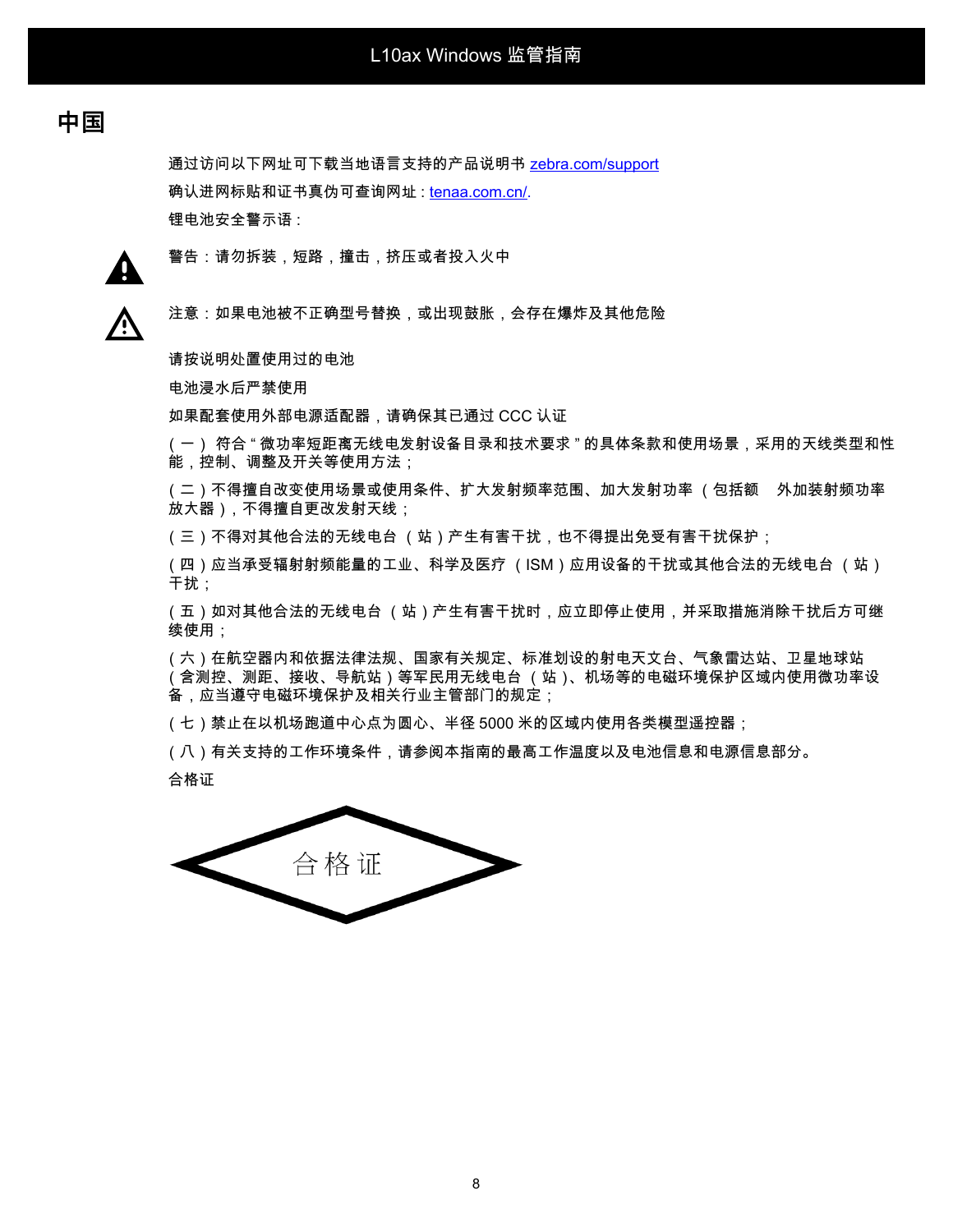## **产品中有害物质的名称及含量**

| 部件名称 (Parts)                                                                                  | 有害物质     |          |          |                 |               |                 |  |  |
|-----------------------------------------------------------------------------------------------|----------|----------|----------|-----------------|---------------|-----------------|--|--|
|                                                                                               | 铅 (Pb)   | 汞(Hg)    | 镉(Cd)    | 六价铬<br>(Cr(VI)) | 多溴联苯<br>(PBB) | 多溴二苯醚<br>(PBDE) |  |  |
| 金属部件 (Metal Parts)                                                                            | X        | O        | $\Omega$ | O               | O             | O               |  |  |
| 电路模块 (Circuit Modules)                                                                        | X        | $\Omega$ | $\Omega$ | $\Omega$        | $\Omega$      | $\Omega$        |  |  |
| 电缆及电缆组件 (Cables and Cable<br>Assemblies)                                                      | $\Omega$ | $\Omega$ | $\Omega$ | $\Omega$        | $\Omega$      | $\Omega$        |  |  |
| 塑料和聚合物部件 (Plastic and<br><b>Polymeric Parts)</b>                                              | $\Omega$ | $\Omega$ | $\Omega$ | $\Omega$        | $\Omega$      | $\circ$         |  |  |
| 光学和光学组件 (Optics and Optical<br>Components)                                                    | $\Omega$ | $\Omega$ | $\Omega$ | O               | $\circ$       | $\Omega$        |  |  |
| 电池 (Batteries)                                                                                | $\Omega$ | $\Omega$ | $\Omega$ | $\Omega$        | $\Omega$      | $\Omega$        |  |  |
| 外部电源 (Ext. Pwr Sply)                                                                          | $\Omega$ | $\Omega$ | $\Omega$ | $\Omega$        | $\Omega$      | $\Omega$        |  |  |
| 本表格依据 SJ/T 11364 的规定编制。                                                                       |          |          |          |                 |               |                 |  |  |
| O: 表示该有害物质在该部件所有均质材料中的含量均在 GB/T 26572 规定的限量要求以下。                                              |          |          |          |                 |               |                 |  |  |
| X: 表示该有害物质至少在该部件的某一均质材料中的含量超出 GB/T 26572 规定的限量要求。( 企业可在此处 , 根据实际情况对<br>上表中打 "×" 的技术原因进行进一步说明。 |          |          |          |                 |               |                 |  |  |

## **Colombia**

Señor usuario, la siguiente información se entrega de conformidad con lo establecido en el Régimen de protección de los derechos de los usuarios, expedido por la Comisión de Regulación de Comunicaciones.

Recomendaciones de uso:

- **1.** Utilice siempre que pueda dispositivos manos libres.
- **2.** Evite utilizar el equipo mientras conduce un vehículo.
- **3.** En caso que el teléfono sea utilizado por niños, ancianos, mujeres embarazadas y población inmunocomprometida, consulte a su médico y el manual del equipo.
- **4.** Si usted utiliza algún dispositivo electrónico de uso médico, asegúrese que el mismo esté protegido contra las ondas de radiofrecuencia externas.
- **5.** Apague su teléfono en lugares tales como: hospitales, centros de salud, aviones, estaciones de suministro de combustible, en presencia de gases explosivos y lugares donde se realizan explosiones.
- **6.** Evite que terceros hagan uso de su teléfono para prevenir la implantación de dispositivos como programas espías (spyware) o identificadores ocultos, que atentan contra la seguridad de la información contenida en el mismo.

## **Евразийский Таможенный Союз (EAC)**

Данный продукт соответствует требованиям знака EAC.

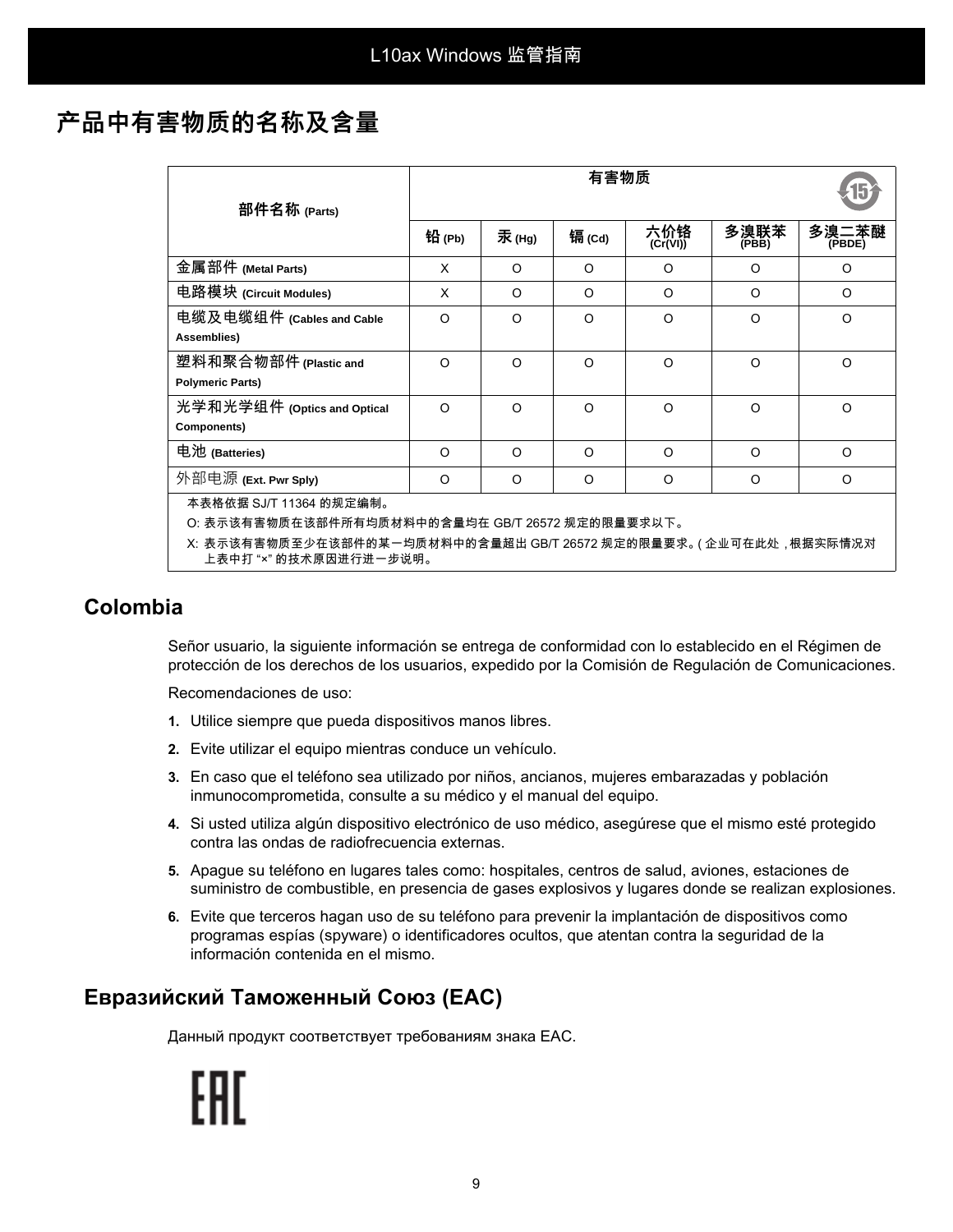## **France**

Cet appareil a été testé et déclaré conforme aux limites applicables d'exposition aux radiofréquences (RF).

Le débit d'absorption spécifique (DAS) local quantifie l'exposition de l'utilisateur aux ondes électromagnétiques de l'équipement concerné.

Les valeurs DAS les plus élevées sont disponibles sur la déclaration de conformité (DoC) disponible sur: [zebra.com/doc.](http://www.zebra.com/doc)

### **México**

La operación de este equipo está sujeta a las siguientes dos condiciones: (1) es posible que este equipo o dispositivo no cause interferencia perjudicial y (2) este equipo o dispositivo debe aceptar cualquier interferencia, incluyendo la que pueda causar su operación no deseada.

## **臺灣**

低功率電波輻射性電機管理辦法

取得審驗證明之低功率射頻器材,非經核准,公司、商號或使用者均不得擅自變更頻率、加大功率或變更 原設計之特性及功能。

低功率射頻器材之使用不得影響飛航安全及干擾合法通信;經發現有干擾現象時,應立即停用,並改善至 無干擾時方得繼續使用。

前述合法通信,指依電信管理法規定作業之無線電通信。低功率射頻器材須忍受合法通信或工業、科學及 醫療用電波輻射性電機設備之干擾。

應避免影響附近雷達系統之操作

公司資訊

台灣斑馬科技股份有限公司 / 台北市信義區松高路 9 號 13 樓



行政院環保署 (EPA) 要求乾電池製造或進口商,需依廢棄物清理法第 15 條之規定,於販 售、贈送或促銷的電池上標示回收標誌。請聯絡合格的台灣回收廠商,以正確棄置電池。

「廢電池請回收」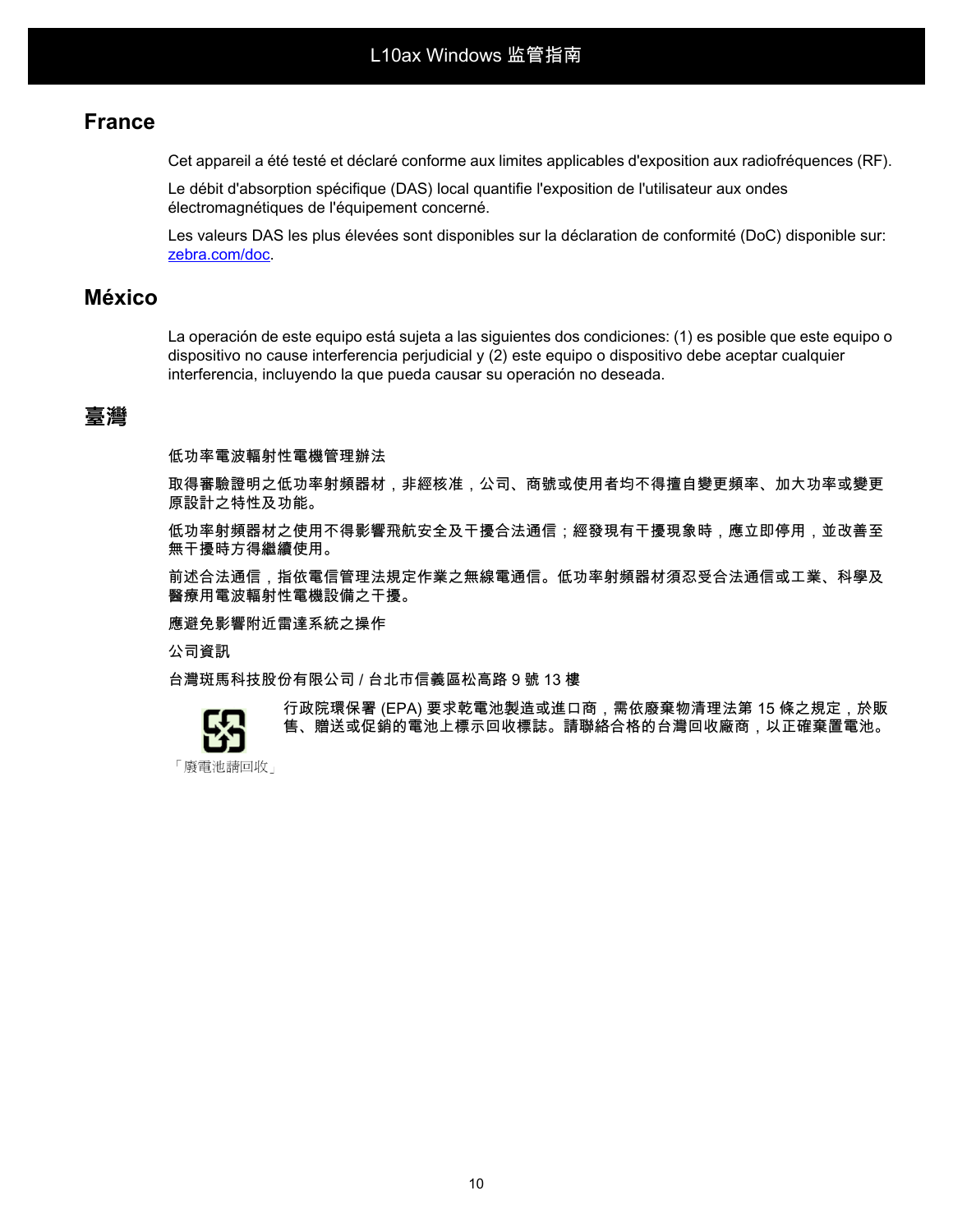### **限用物質含有情況標示聲明書**

| 設備名稱 : 平板電腦                                                                                                                                                                                                                                                                                                               |            |          | 型號 (型式 ): RTL10C0, RTL10C1 |          |          |          |  |  |  |
|---------------------------------------------------------------------------------------------------------------------------------------------------------------------------------------------------------------------------------------------------------------------------------------------------------------------------|------------|----------|----------------------------|----------|----------|----------|--|--|--|
| 單元                                                                                                                                                                                                                                                                                                                        | 限用物質及其化學符號 |          |                            |          |          |          |  |  |  |
|                                                                                                                                                                                                                                                                                                                           | 鉛          | 汞        | 鎘                          | 六價鉻      | 多溴聯苯     | 多溴二苯醚    |  |  |  |
| 印刷電路板及電子組件                                                                                                                                                                                                                                                                                                                |            | $\Omega$ | $\Omega$                   | $\Omega$ | $\Omega$ | $\circ$  |  |  |  |
| 金屬零件                                                                                                                                                                                                                                                                                                                      | O          | $\Omega$ | O                          | $\Omega$ | O        | O        |  |  |  |
| 電纜及電纜組件                                                                                                                                                                                                                                                                                                                   | O          | $\Omega$ | O                          | $\Omega$ | $\Omega$ | $\Omega$ |  |  |  |
| 塑料和聚合物零件                                                                                                                                                                                                                                                                                                                  | $\Omega$   | $\Omega$ | O                          | $\Omega$ | $\Omega$ | $\Omega$ |  |  |  |
| 光學與光學元件                                                                                                                                                                                                                                                                                                                   | O          | $\Omega$ | $\Omega$                   | O        | $\Omega$ | O        |  |  |  |
| 備考 1. "超出 0.1 wt % "及 "超出 0.01 wt % " 係指限用物質之百分比含量超出百分比含量基準值。<br>備考 2. 〝O〞係指該項限用物質之百分比含量未超出百分比含量基準值。<br>備考 3. "-"係指該項限用物質為排除項目。                                                                                                                                                                                           |            |          |                            |          |          |          |  |  |  |
| Note 1: "Exceeding 0.1 wt%" and "exceeding 0.01 wt%" indicate that the percentage content of the restricted substance<br>exceeds the reference percentage value of presence condition.<br>Note 2: "O" indicates that the percentage content of the restricted substance does not exceed the percentage of reference value |            |          |                            |          |          |          |  |  |  |

of presence.

Note 3: The " - " indicates that the restricted substance corresponds to the exemption.

### **TÜRK WEEE Uyumluluk Beyanı**

EEE Yönetmeliğine Uygundur.

## **ประเทศไทย**

ี เครื่ องโทรคมนาคมและอุ ปกรณ์ นี้ มี ความสอดคล้ องตามข้ อกำหนดของ กทช .

เครื่ องวิทยุคมนาคมนี้มีอัตราการดูดกลืนพลังงานจําเพาะ (Specific Absorption Rate – SAR) ้อั นเนื่ องมาจากเครื่ องวิ ทย คมนาคมเท่ ากั บ

- **•** RTL10C0 1.595 w/kg
- **•** RTL10C1 1.595 w/kg

ซึ่งสอดคลองตามมาตรฐานความปลอดภัยตอสุขภาพของมนุษยจากการใชเครื่องวิทยุคมนาคมที่คณะกรรมการกิจการโ ทรคมนาคมแห งชาติประกาศกําหนด

# **United Kingdom E** Statement of Compliance

Zebra hereby declares that this radio equipment is in compliance with the Radio Equipment Regulations 2017 and the Restriction of the Use of Certain Hazardous Substances in Electrical and Electronic Equipment Regulations 2012.

Any radio operation limitations within UK are identified in Appendix A of UK Declaration of Conformity.

[The full text of the UK Declaration of Conformity is available at:](http://www.zebra.com/doc) zebra.com/doc.

UK Importer: Zebra Technologies Europe Limited Address: Dukes Meadow, Millboard Rd, Bourne End, Buckinghamshire, SL8 5XF